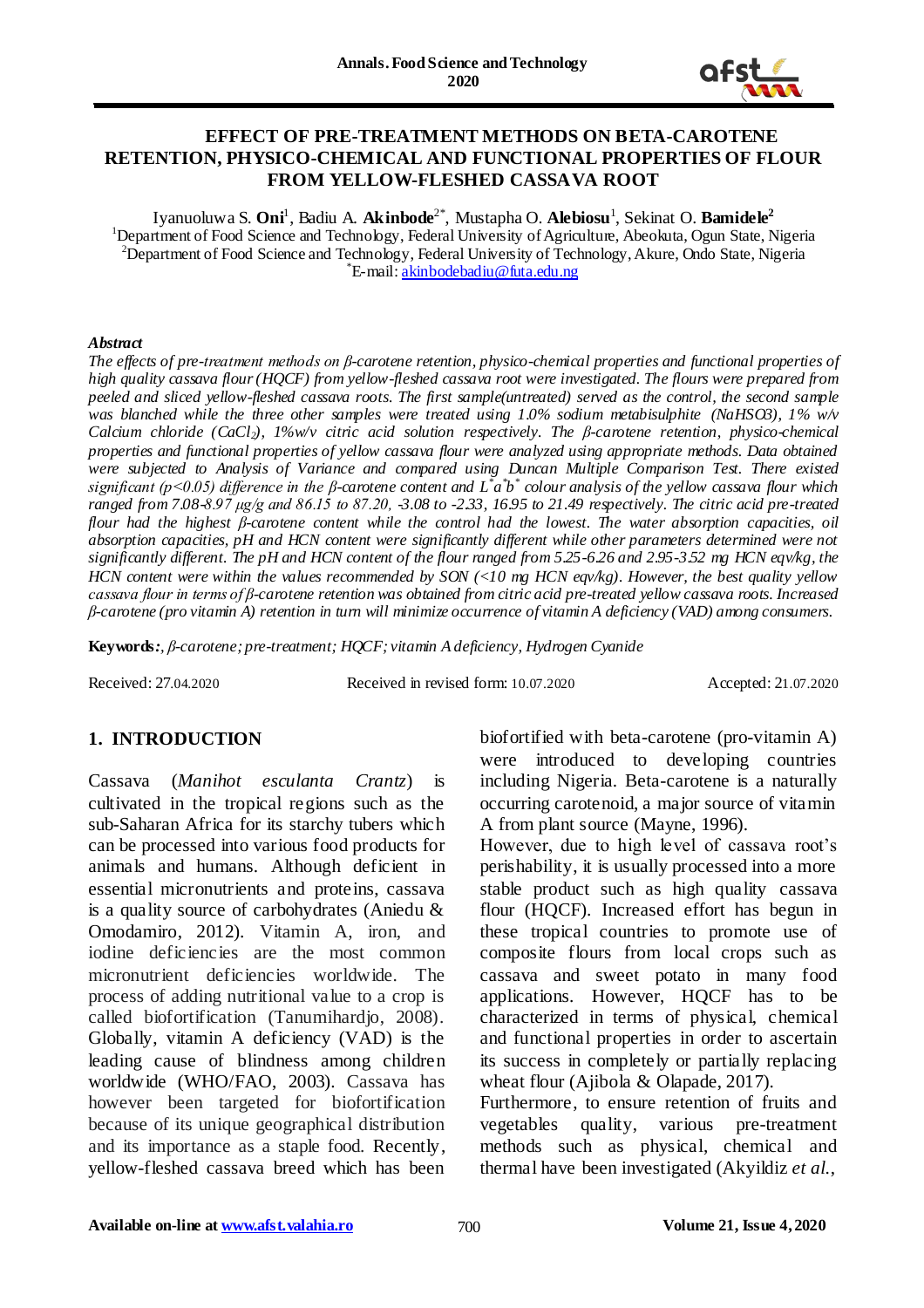

2004) (Dewanto *et al.*, 2002). Discolouration significantly affects the quality of food products and arises from two major sources. The first is the formation of brown discolouration caused by the oxidase reaction of polyphenol groups by enzymes; the second is the non-enzymatic browning (at high temperatures) that result when reducing sugars condense with amino groups (Utomo *et al.*, 2005). Several methods have been developed to eliminate enzymatic discolouration. Hoover & Miller (1973) used sodium acid pyrophosphate blanch treatment to eliminate browning. Olorunda & Kitson, (1977) eliminated discolouration in chips prepared from white flesh potatoes by dipping them in sodium sulphite. Chala G. *et al.*, (2018) used citric acid pre-treatment to evaluate and improve the nutrient content of orange fleshed sweet potato flours. Blanching, sulphites,  $CaCl<sub>2</sub>$  and Citric acid pre-treatment which have been observed to prevent nutrient loss were applied in the processing of high quality cassava flour (HQCF) from yellow-fleshed cassava roots. Hence, this study aimed to determine which pre-treatment method ensured retention of preferable quality attributes in terms of betacarotene content, physico-chemical properties and functional properties of the HQCF.

# **2. MATERIALS AND METHODS**

# **2.1. Materials**

Yellow fleshed cassava roots of variety IITA/TMS/IBA/070593 were collected from International Institute of Tropical Agriculture (IITA), Ikenne, Ogun State. All chemicals used were of analytical grade and were obtained from Sigma-Aldrich, London, United Kingdom.

# **2.1.1. Sample Preparation**

The yellow fleshed cassava roots were processed into HQCF as described by Aniedu & Omodamiro, (2012) with slight modification. Freshly harvested cassava roots were peeled, washed, sliced and divided into 5 batches. The first batch served as the control hence, untreated. The second batch was

blanched in a water bath at  $80^{\circ}$ C for 3 mins, the third batch was dipped in  $1\%$  w $\vee$  citric acid solution for 3 mins at  $20^0$ C, fourth batch was also soaked in 1% w\v Calcium Chloride and finally the fifth batch was dipped in 1% sodium metabisulphite solution for 2 mins.

Each batch were afterwards grated, pressed and pulverised to increase the surface area in order to enhance drying process. The five batches were dried using a cabinet drier at  $60^{\circ}$ C. The dried samples were cooled, milled, sieved with a 250 μm mesh to obtain flour, packaged in low density polyethylene bags and stored appropriately.

### **2.2. Sample Analysis**

# **2.2.1. β-carotene determination**

This was quantified as described by Carvalho *et al.* (2012). Fifteen milliliteres of the extract was pipetted into a concentrator tube and concentrated at  $40^{\circ}$ C for 25 min. in TurboVap® LV concentration workstation. The concentrate was diluted in 1 ml of dichloroethane and 1 ml of methanol. This was shaken in a vortex mixer and transferred to a 2 ml amber flask of HPLC apparatus. The apparatus was turned on and generated corresponding graph for each sample. The values obtained from the graph were input into the equation to determine total beta carotene and its isomers.

Total β-carotene (μg/g) = Ax  $\ast$  Cs (μg/ml)  $\ast$ V  $(ml)/ As * P(g) (6)$ 

Where  $Ax =$  carotenoid peak area,  $Cs =$ standard concentration,  $As = standard area$ ,

 $V = total extract volume, and P = sample$ weight.

### **2.2.2. Functional Properties Determination 2.2.2.1. Bulk Density determination**

The bulk density of the sample was determined by the method described by Adeleke and Odedeji (2010). Fifty gram (50) g of sample was weighed into 100 ml graduated measuring cylinder. The sample was packed by gently tapping the cylinder on the bench top severally till a constant volume. The volume of the sample was recorded.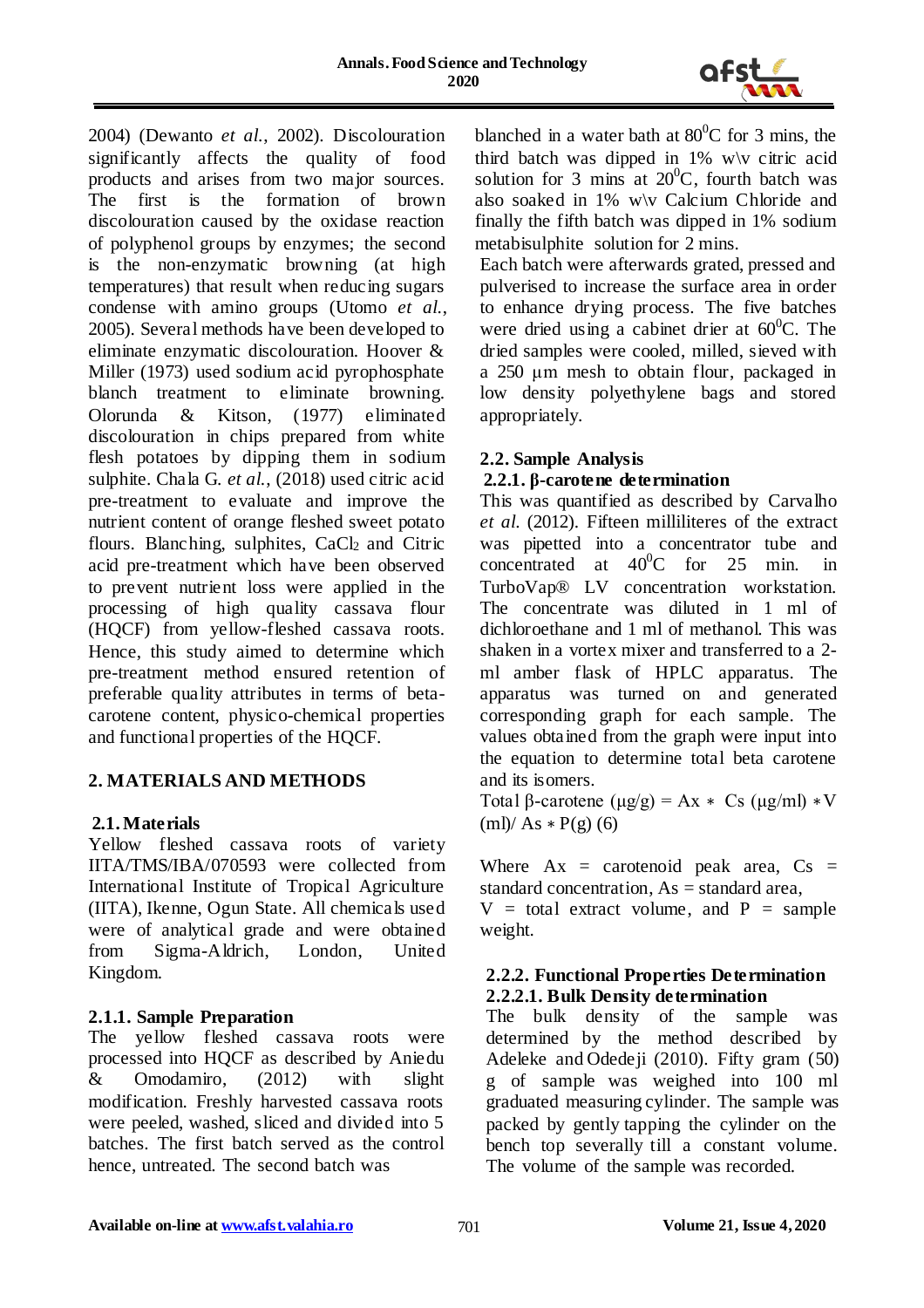

Bulk Density  $(g/ml)$  = weight of sample/ volume of sample after tapping

### **2.2.2.2. Water absorption and oil absorption capacities**

Water absorption and oil absorption capacities were determined according to the method described by Olapade *et al.* (2003) with slight modification. For water absorption or oil absorption capacity, 1.5 g of the flour sample was measured into a weighed centrifuge tube, 10 ml of distilled water or refined oil was added. This was allowed to stand at room temperature for 30 mins and centrifuged at 3000 rpm for 20 mins. Water or oil absorption capacity was expressed as mass of water or oil bound by the sample.

# **2.2.2.3. Dispersibility**

The dispersibility of the samples was determined as described by Chijioke *et al.* (2016). Ten grams of sample was weighed into 100 ml measuring cylinder and distilled water was added to reach 100 ml mark. The set up was stirred vigorously and allowed to settle for 3 h. The volume of settled particles was noted and subtracted from 100. The difference was recorded as % dispersibility.

# **2.2.2.4. Foam capacity (FC) determination**

The method used by Sathe & Salunkhe, (1981) was used with slight modification. About 2 g of sample was mixed with 100 ml of distilled water and its volume noted. The suspensionwas blended with Philips blender using the lowest speed for 15 min. It was poured into a 250 ml measuring cylinder and its volume noted and recorded. Using Abbey and Ibeh (1988) formula, foam capacity expressed percentage increase in volume was calculatedas follows:

```
Foam Capacity = 100 \times
```
Volume of whipping- Volume before whipping Volume before whipping

# **2.2.2.5. Least gelation concentration (LGC) determination**

This was evaluated using a method of Adeleke and Odedeji (2010). Dispersions of 2%, 4%,

6%, 8%, 10%, 12%, 14%, 16%, 18%, 20% (w/v) of materials in 5 ml distilled water. The dispersions were heated in a water bath at  $95^{\circ}$ C for 1 h, followed by rapid cooling under running tap water. The test-tubes were further cooled for 2 h at  $4^0C$ . The least gelation concentration (LGC) was taken as that first concentration at which the sample in the inverted test tube did not fall down or slip.

**2.2.3. Moisture content determination** Moisture content was determined as described by AOAC (1990). Five grams of flour samples from each batch was weighed into moisture cans. The cans and its sample content were dried in an oven at  $105^{\circ}$ C for 3 h in the first instance. The cans was removed, cooled in a dessicator and reweighed. The weights will then be recorded. Drying, cooling and reweighing will be continued repeatedly until a constant weight is obtained by the difference. The weight of the moisture loss will be determined and expressed in percentage. It can be calculated as shown below:

% moisture content=  $W3-W1 \times 100$ , where W2-W1 W1=weight of empty moisture can

W<sub>2</sub>=weight of can before drying

W3=weight of can  $+$  sample after drying to a constant weight

# **2.2.4. Colour determination of yellow cassava flour**

The colour of yellow cassava flour samples were measured by reflectance using a colorimeter (CR200, C ILLUMINANT,  $0^0$ viewing angle,  $(2^0)$  observing angle), 8mm aperture, Minolta, Japan). Each sample was measured in locations to determine L<sup>\*</sup> (lightness) was the quantity of reflected light and chromic co-ordinate, a<sup>\*</sup> (redness) and b<sup>\*</sup> (yellowness). The result was expressed in  $L^*$  a<sup>\*</sup> b \* calibrated colorimeter system according to the 1986 CIE standards (MacDougall, 2000).

# **2.2.5. pH and HCN determination**

The pH of the samples was measured with a pH meter. Ten grams (10 g) of each sample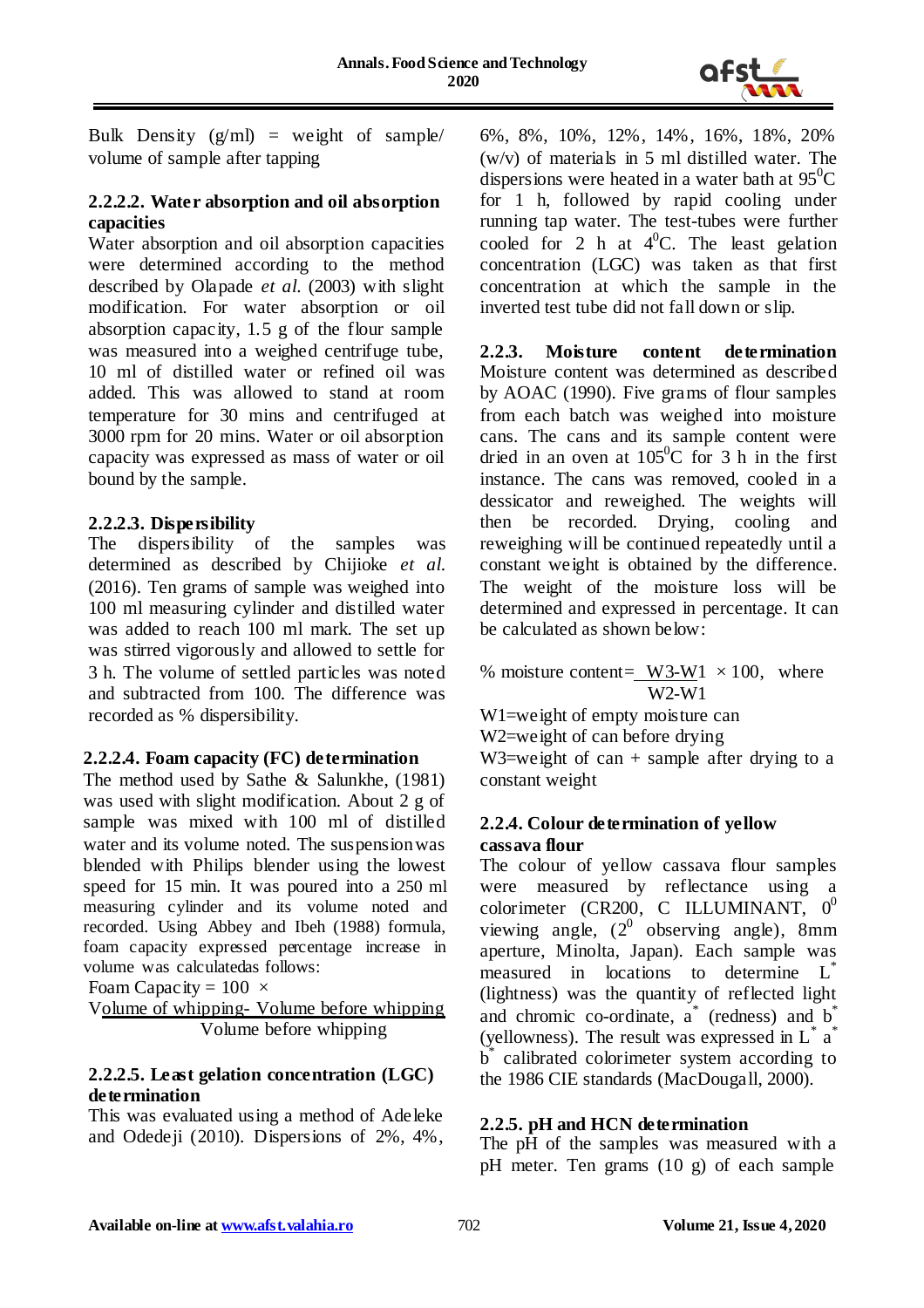

collected is homogenized in 50ml of distilled water. The resulting suspension was decanted and their pH determined using pH meter already standardized with buffer solutions of pH 4.0 and 7.0. The method of Onwuka (2005) was adopted for the determination of hydrogen cyanide (HCN).

### **2.3. Statistical analysis**

All analyses were carried out in duplicate. Mean and standard deviation were obtained as data were subjected to one-way analysis of variance (ANOVA) using the Statistical Package for Social Sciences (SPSS) version 20. Mean comparison and separation were done using Duncan's New Multiple Range Test (DNMRT) and LSD at  $(P<0.05)$ .

# **3. RESULTS AND DISCUSSION**

### **3.1. β-carotene contents of HQCF from various pre-treatment methods**

Table 1 showed the result of the statistical analysis of the beta carotene content and colour of HQCF from pre-treated yellow fleshed cassava root of variety IITA/TMS/IBA/070593 dried at  $60^{\circ}$ C. Statistical Analysis showed there was significant ( $p<0.05$ ) difference in the  $\beta$ carotene content of the HQCF. The β-carotene contents ranged from 7.08-8.97 μg/g such that Citric acid pre-treated sample had the highest β-carotene content and the untreated sample had the lowest. The β-carotene content of the untreated sample is comparable to that of (Ajibola & Olapade (2017). The high βcarotene retention of citric acid pre-treated flour sample could be due to the fact that oxidation of β-carotene at  $60^{\circ}$ C is minimal and low activities of enzyme (peroxidases and lipoxygenases) at low pH which have a

capacity to degrade β-carotene (Ahmed *et al.*, 2011). Flours pre-treated with Citric Acid from orange fleshed sweet potato (OFSP) at  $55^{\circ}$ C also had the highest β-carotene content (Chala *et al.,* 2018). The low β-carotene content of untreated flour is due to activities of enzymes (peroxidases and lipoxygenases) at low pH which have a capacity to degrade β-carotene (Ahmed *et al.,* 2011). Calcium chloride pretreated sweet potato flour was observed to also retain more β-carotene than sulphite pre-treated flour (Ahmed *et al.,* 2010) which is comparable to that obtained in this yellow cassava flour.

### **3.2. L\*A\*B\* colour of HQCF from various pre-treatment methods**

Statistical Analysis from table 1 also showed significant difference (p˂0.05) in the LAB colour analysis.

The  $L^*$  (Lightness),  $A^*$  (greeness) and  $B^*$ (yellowness) ranged from 86.15-87.20, -2.33 - (-3.08), and 16.95-21.49 respectively. The untreated sample had the lowest lightness  $(L^*)$ value and the sodium metabisulphite pretreated sample had the highest. The untreated sample had the least  $b^*$  (yellowness) value 16.95 and the Calcium chloride treated sample had the highest  $b^*$  (yellowness) value of 21.49. It has been evidenced that calcium plays a major role in maintaining the quality of fruits and vegetables. Calcium chloride  $(CaCl<sub>2</sub>)$  has shown its effectiveness in stabilizing surface colour of freshly cut apple slices (Ahmed *et al.*, 2010) and providing protective effect against oxidation (Lewicki, 1998) which justifies the high yellowness values. Vimala *et al.* (2011) reported that retention of carotenoids in different processing methods assists in assessing the best technique for obtaining food products of higher nutritional quality.

| rabic 1. p carotene content and late colour of holder if one various pre-treatment includus |                               |                               |                               |  |  |  |  |
|---------------------------------------------------------------------------------------------|-------------------------------|-------------------------------|-------------------------------|--|--|--|--|
| $\beta$ -carotene (µg/g)                                                                    | $L^*$ (Lightness)             | $a^*$ (greeness)              | $b^*$ (yellowness)            |  |  |  |  |
| $7.08 \pm 0.04$ <sup>d</sup>                                                                | $87.05 \pm 0.09^{\mathrm{a}}$ | $-2.33 \pm 0.00^a$            | $16.95 \pm 0.03^e$            |  |  |  |  |
| $8.97 \pm 0.06^{\circ}$                                                                     | $86.46 \pm 0.26^{ab}$         | $-2.89 \pm 0.00^{\circ}$      | $19.77 \pm 0.04^b$            |  |  |  |  |
| $8.88 \pm 0.02^{\text{a}}$                                                                  | $86.25 \pm 0.04^b$            | $-3.08 \pm 0.01$ <sup>d</sup> | $21.49 \pm 0.03^{\circ}$      |  |  |  |  |
| $8.69 \pm 0.06^b$                                                                           | $87.2 \pm 0.39$ <sup>a</sup>  | $-3.07 \pm 0.01$ <sup>d</sup> | $19.63 \pm 0.02$ <sup>c</sup> |  |  |  |  |
| $8.28 \pm 0.02$ <sup>c</sup>                                                                | $86.15 \pm 0.02^{\circ}$      | $-2.66 \pm 0.03^{\circ}$      | $18.51 \pm 0.04$ <sup>d</sup> |  |  |  |  |
|                                                                                             |                               |                               |                               |  |  |  |  |

**Table 1: β-carotene content andLAB Colour of HQCF from various pre-treatment methods**

Mean duplicate determinations.

Mean values having different superscript within column are significantly different  $(P<0.05)$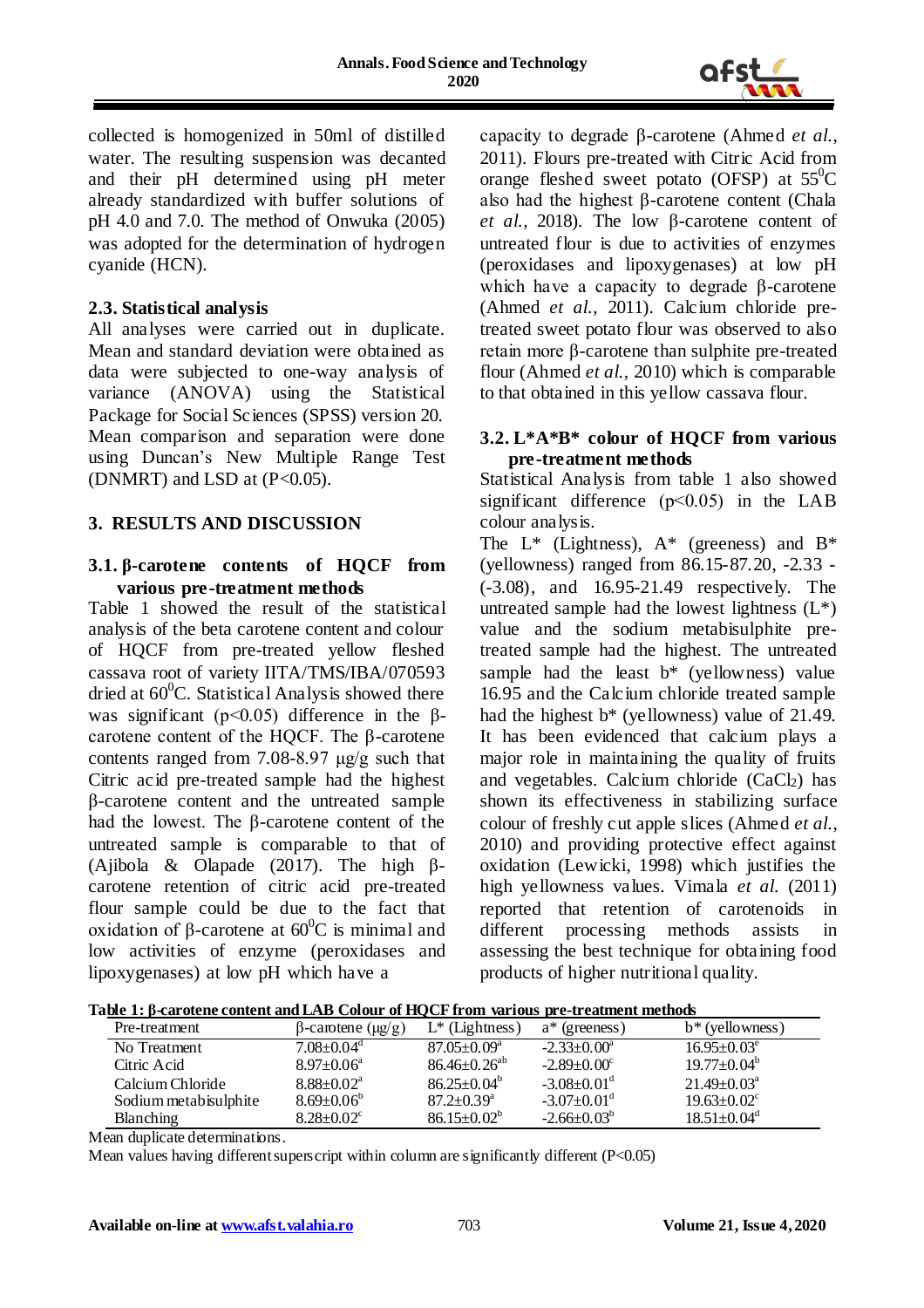

| Table 2: Functional properties of yellow cassava flour from various pre-treatment methods |                        |                                 |                                |                                                                                                                                                                                                                                                                |                 |                              |  |
|-------------------------------------------------------------------------------------------|------------------------|---------------------------------|--------------------------------|----------------------------------------------------------------------------------------------------------------------------------------------------------------------------------------------------------------------------------------------------------------|-----------------|------------------------------|--|
| Pre-treatment                                                                             | BD(g/ml)               | $WAC \left( % \right)$          | $OAC \left( % \right)$         | Dispersibility $(\% )$                                                                                                                                                                                                                                         | $LGC$ (%)       | $FC(\% )$                    |  |
| No Treatment                                                                              | $0.56 \pm 0.0^{\circ}$ | $154.69 \pm 2.0^{ab}$           | $147.02 \pm 1.66^{\circ}$      | $67.0^{\circ}$                                                                                                                                                                                                                                                 | $6.0 \pm 0.0^a$ | $2.70 \pm 0.25$ <sup>a</sup> |  |
| Citric Acid                                                                               | $0.53 \pm 0.0^{\circ}$ | $160.62 \pm 0.82$ <sup>a</sup>  | $148.39 \pm 0.96^a$            | $68.0^{\circ}$                                                                                                                                                                                                                                                 | $6.0 \pm 0.0^a$ | $2.21 \pm 0.25$ <sup>a</sup> |  |
| Calcium                                                                                   | $0.56 \pm 0.0^a$       | $159.78 \pm 0.69^{\mathrm{a}}$  | $150.91 \pm 0.45$ <sup>a</sup> | $69.0^{\circ}$                                                                                                                                                                                                                                                 | $6.0 \pm 0.0^a$ | $2.45 \pm 0.49^{\circ}$      |  |
| Chloride                                                                                  |                        |                                 |                                |                                                                                                                                                                                                                                                                |                 |                              |  |
| Sodium                                                                                    | $0.53 \pm 0.0^a$       | $148.49 \pm 1.29$ <sup>bc</sup> | $139.49 \pm 1.43^b$            | $650^{\circ}$                                                                                                                                                                                                                                                  | $8.0 \pm 0.0^a$ | $2.45 \pm 0.00^a$            |  |
| metabisulphite                                                                            |                        |                                 |                                |                                                                                                                                                                                                                                                                |                 |                              |  |
| <b>Blanching</b>                                                                          | $0.50 \pm 0.0^{\circ}$ | $143.46 \pm 5.12$ <sup>c</sup>  | $132.56 \pm 1.07^c$            | $67.5^{\circ}$                                                                                                                                                                                                                                                 | $4.0 \pm 0.0^a$ | $2.45 \pm 0.49^{\circ}$      |  |
|                                                                                           |                        |                                 |                                | $M = 1$ $N = 1$ $N = 1$ $N = 1$ $N = 1$ $N = 1$ $N = 1$ $N = 1$ $N = 1$ $N = 1$ $N = 1$ $N = 1$ $N = 1$ $N = 1$ $N = 1$ $N = 1$ $N = 1$ $N = 1$ $N = 1$ $N = 1$ $N = 1$ $N = 1$ $N = 1$ $N = 1$ $N = 1$ $N = 1$ $N = 1$ $N = 1$ $N = 1$ $N = 1$ $N = 1$ $N = $ |                 |                              |  |

Mean duplicate determinations, BD means bulk density, WAC means water absorption Capacity, OAC means oil absorption capacity, LGC means least gelation concentration and FC means Foam capacity.

Mean values having different superscript within column are significantly different (P<0.05).

#### **3.3. Functional properties of yellow cassava flour from various pre-treatment methods**

Table 2 showed the result of the statistical analysis of the functional properties of the high quality HQCF. Functional properties of flours are those that directly determine their end uses. The table shows the effect of pre-treatment methods on the functional properties of the yellow cassava flour. From table 2 the following were observed:

### **Water and Oil Absorption Capacities**

There were significant ( $p < 0.05$ ) difference in the water and oil absorption capacity of the yellow cassava flour. The water absorption capacity ranged from 143.46% to 160.62% with flour from blanched sample having the lowest and flour from citric acid pre-treated sample having the highest value. The oil absorption capacity also ranged from 132.56% to 150.91% with flour from blanched sample having the lowest and flour from Calcium chloride treated sample having the highest value**.** Oil absorption is an indication of the amount of oil that can be absorbed by the physical matrix of a food. It indicates the degree of hydrophobicity (Voutsinus *et al.,* 1983) of flour. Result proved that the flour samples were high in both oil and water absorption capacities. The high water absorption capacity of some flour may be due to the higher polar amino acid residues of proteins having an affinity for water molecules (Yusuf *et al.,* 2008).

# **Bulk Density**

From Table 2, flour from blanched sample had the lowest bulk density (0.50g/ml); flour from untreated sample and calcium chloride treated sample had the highest (0.56g/ml). There

existed no significant difference in the bulk densities of the flours. The bulk density is an important parameter that determines the ease of packaging and transportation of particulate foods. Agunbiade & Sanni, (2003) opined that low bulk density of flour is a desirable physical attribute for saving cost in transportation and storage. The bulk density of the HQCF is comparable to values reported by Ajibola & Olapade (2017).

# **Dispersibility**

Dispersibity ranged from 65 to 69% with flours from sodium metabisulphite treated sample having the lowest value and Calcium chloride treated sample having the highest value. There existed no significant difference among the samples in terms of dispersibility. The dispersibility of the HQCF is comparable to values reported by Ajibola and Olapade (2017). Dispersibility is a measure of the degree to which flour or flour blends reconstitute in water; the higher the dispersibility, the better the flour reconstitutes in water (Adebowale *et al.*, 2005). The higher dispersibility values exhibited by all the samples of HQCF were indicative of their ability to produce smooth dough in composite with wheat flour.

# **Foaming Capacity**

Statistical analysis showed there were no significant differences in the foam capacity of the yellow cassava flours. The foam capacity ranged from 2.21% to 2.70% with flour from citric acid treated sample having the lowest and flour from untreated sample having the highest. The results were comparable to those reported by Adebowale *et al.* (2011). Foam is a colloid of many gas bubbles trapped in a liquid or solid. Small air bubbles are surrounded by thin liquid films. Foam can be produced by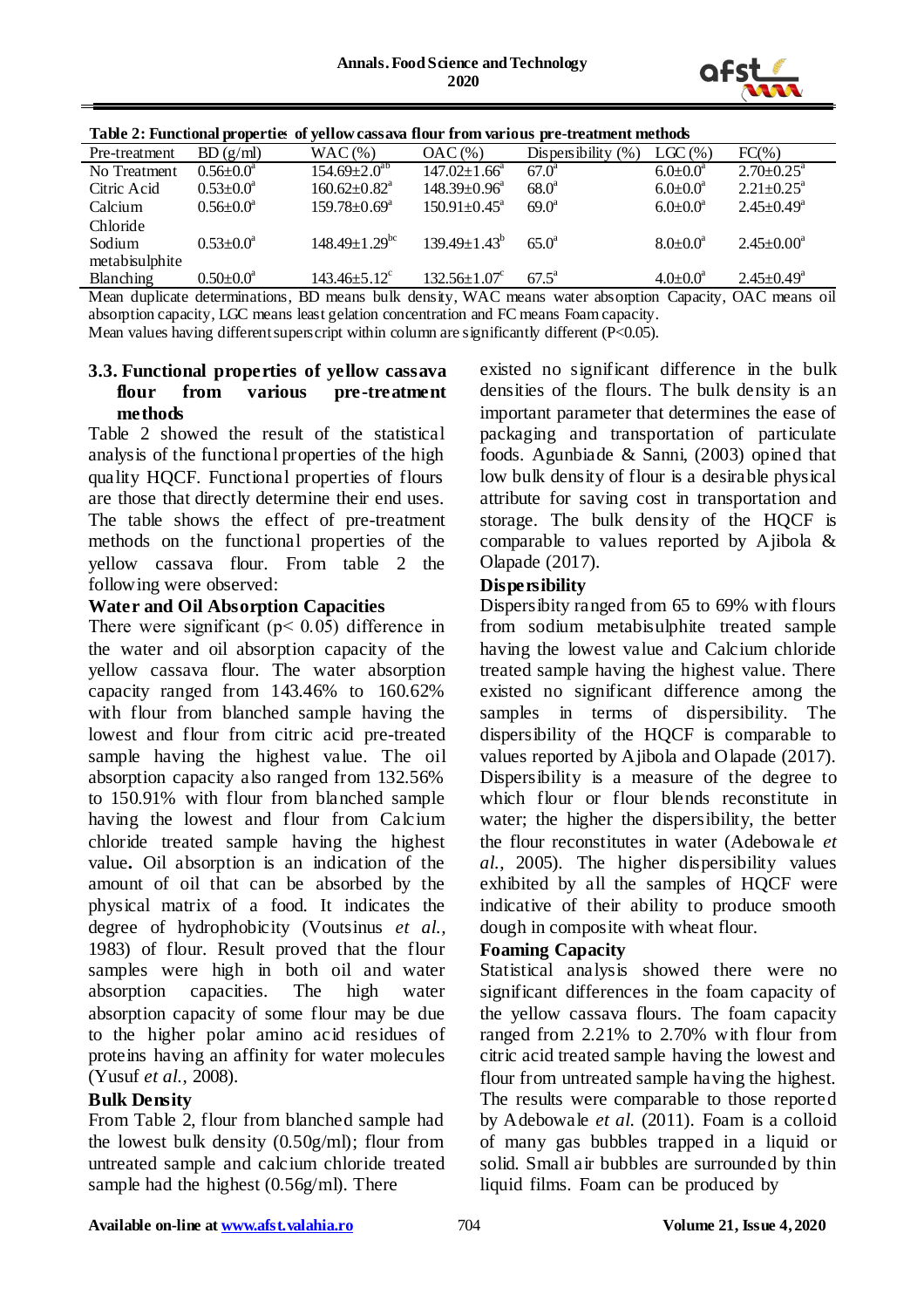

whipping air into liquid as much and fast as possible (Sikorski, 2002). The reason why flours are capable of producing foams is that protein in flours are surface active. Soluble proteins can reduce surface tension at the interface between air bubbles and surrounded liquid. Thus, the coalescence of the bubbles is obstructed. In addition, protein molecules can unfold and interact with one another to form multilayer protein film with an increased with an increased flexibility at the air liquid interface. As a result it is more difficult for air bubbles to break, and the foams are more stabilized (Adebowale & Lawal, 2003).

#### **Least Gelation Concentration**

The least gelation concentration (LGC) which is defined as the lowest protein concentration at which gel remained in the inverted tube was used as index of gelation capacity (Suresh *et al.,* 2015). . There was no significant difference in the LGC of the flours. The LGC ranged from 4% to 8% with the blanched sample having the highest and sulphite pre-treated sample having the lowest.

#### **3.4.pH, moisture content and Hydrogen Cyanide contents of high quality cassava flour (HQCF)**

Table 3 showed the result of the statistical analysis of the pH, moisture content and Hydrogen Cyanide contents of HQCF from yellow fleshed cassava root.

The pH is an indication of the acid content of food. The lower the pH value of a food, the more acidic is the food. The pH value ranged from 5.25-6.26 which were within values of 5.72-6.01 by Ajibola & Olapade, (2017). There existed significant (p˂0.05) difference among pH of the yellow cassava flour sample.

The HCN contents of the flour samples 2.95- 3.52 mg HCNeqv/kg were within the values recommended by SON (<10 mg HCNeqv/kg) (Sanni *et al.*, 2005). The values were considerably lower than those found in *gari*, *eba*, and cooked cassava roots by Marfo *et al.* (1990). The blanched sample had the least HCN content while the untreated sample had the highest value. There existed a significant difference among the HCN content of the flour samples.

There is no consensus on the safe levels of cyanide for both human and animal consumption (Maziya-Dixon *et al.,* 2007) by scientists and international regulatory agencies. Mahungu *et al.* (1987) noted that a great danger of chronic poisoning might occur if roots with more than 150 mg HCN/kg are consumed. According to Koch *et al.* (Koch *et al.*, 1992), when the peeled portion contains  $\leq 50$  mg HCN/kg of freshly grated cassava, the cassava can be taken as harmless to the consumer. A concentration of between 50 mg HCN/kg and 80 mg HCN/kg may be slightly poisonous; 80– 100 mg HCN/kg is toxic, while concentrations above 100 mg HCN/kg of grated cassava are fatal (Koch *et al.,* 1992) (Maziya-Dixon *et al.,* 2007). Presently in Nigeria, grating/crushing is being promoted in production of high quality cassava flour (HQCF) because it leads to the production of flour with negligible amounts of residual cyanide contents after drying. The joint FAO/ WHO Food Standards Program Codex Committee on Contaminants in Foods (JECFA) 3rd Session held in the Netherlands in 2009 concluded that a level of up to 10 mg HCN/kg in the Standard for Edible Cassava Flour (CODEX STAN 176-1989) was not associated with acute toxicity (WHO, 1993). A review of the available data by European Food Safety Authority (EFSA Journal) in 2004 arrived at a similar conclusion (JECFA, 2009).

|  | Table 3:pH, moisture content and Hydrogen Cyanide contents of yellow cassava flour |  |  |  |  |  |
|--|------------------------------------------------------------------------------------|--|--|--|--|--|
|  |                                                                                    |  |  |  |  |  |

| Pre-treatment     | pΗ                           | $HCN$ (mg/ $Kg$ )            | M.C(%)                      |
|-------------------|------------------------------|------------------------------|-----------------------------|
| No Treatment      | $5.85 \pm 0.03^{\circ}$      | $3.52 \pm 0.03^{\circ}$      | $10.04 \pm 0.01^{\circ}$    |
| Citric Acid       | $5.76 \pm 0.02$ <sup>c</sup> | $3.10\pm0.02^c$              | $10.05 \pm 0.00^a$          |
| Calcium Chloride  | $5.41 \pm 0.02$ <sup>d</sup> | $3.43 \pm 0.02^b$            | $10.06 \pm 0.01^{\circ}$    |
| Sodium bisulphate | $5.25 \pm 0.03^e$            | $3.47 \pm 0.01^{ab}$         | $10.02 \pm 0.01^{\text{a}}$ |
| <b>Blanching</b>  | $6.26 \pm 0.01^{\circ}$      | $2.95 \pm 0.02$ <sup>d</sup> | $10.04 \pm 0.01^{\text{a}}$ |

Mean duplicate determinations, HCN means hydrogen cyanide, M.C means moisture content. Mean values having different superscript within column are significantly different (P<0.05)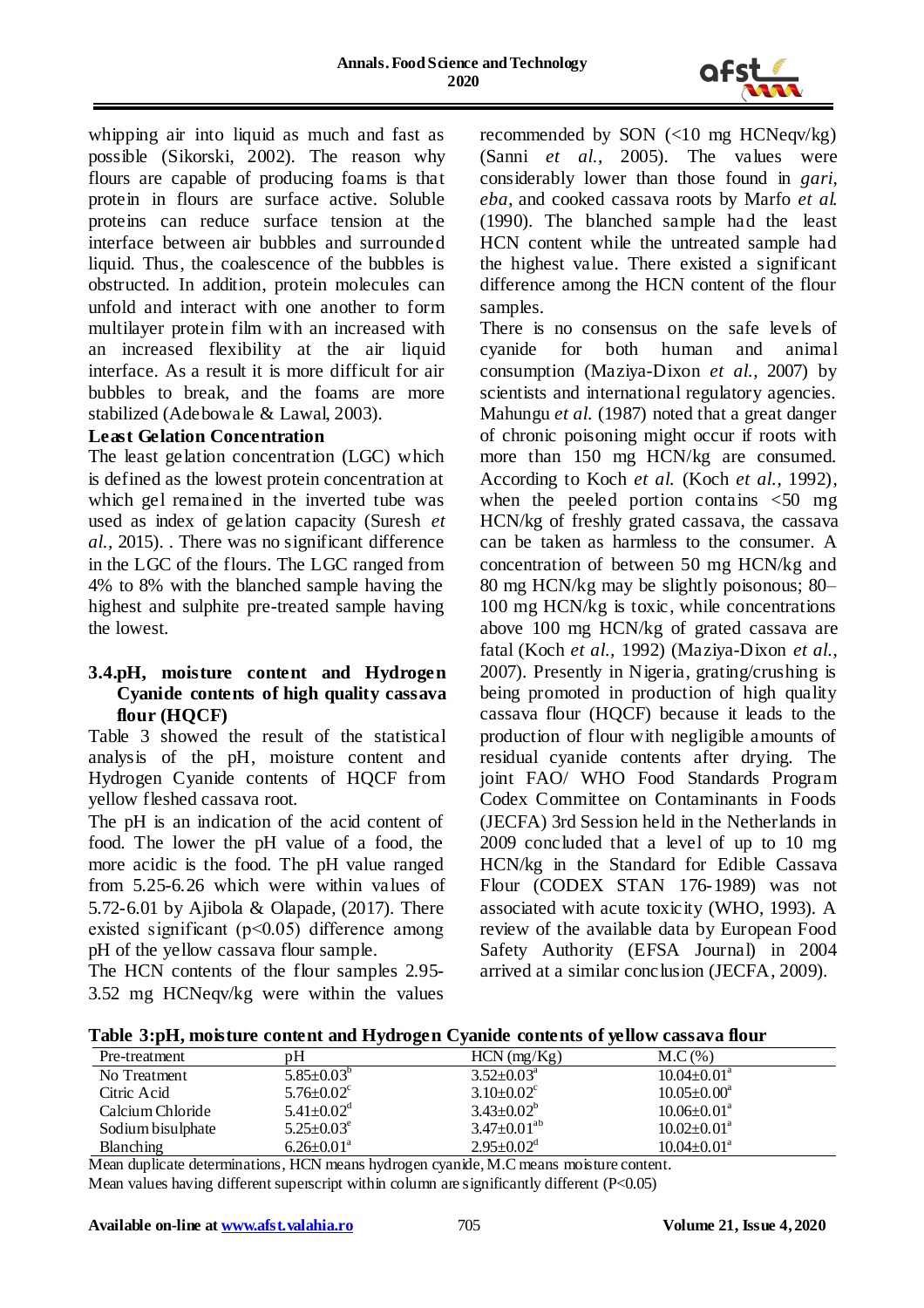

The moisture content also ranged from 10.02 to 10.06% with the calcium chloride treated sample having the highest and the sulphite treated flour sample having the lowest. There existed no significant difference in the moisture content of the flours. FAO (FAO/WHO, 1992) had recommended a moisture safe level of 12%-13% for storage of cassava flour since high moisture content usually predispose flour to problem of formation of lumps and mould growth within a very short period of storage.

# **4. CONCLUSIONS**

The effects of pre-treatment methods on βcarotene retention, physico-chemical properties and functional properties of HQCF from yellow fleshed cassava roots were investigated. Pre-treatments carried out include blanching, use of citric acid, calcium chloride, sodium metabisulphite respectively while the untreated sample served as the control. Results obtained were subjected to statistical evaluation. Use of pre-treatments showed an increase in the βcarotene and colour retention of the HQCF with the citric acid pre-treated sample retaining the most β-carotene. Increased retention of βcarotene, a precursor of vitamin A in pretreated HQCF will help minimize the prevalence of vitamin A deficiency (VAD) in regions where these flours are utilized. All five samples including the control conformed to HQCF specifications in terms of physicochemical properties and functional properties. Improved retention of β-carotene and other quality attributes of HQCF from yellow fleshed cassava root through the use of pre-treatment will help minimize deficiency of a significant micronutrient, Vitamin A which is a form of hidden hunger and a leading cause of blindness among children in sub-Saharan Africa.

#### **5. ACKNOWLEDGEMENT**

The authors wish to thank the International Institute of Tropical Agriculture (IITA) for the provision of yellow-fleshed cassava root as well as Federal University of Agriculture, Abeokuta and Federal University of

Technology, Akure for technical and analysis supports.

### **5. REFERENCES**

- [1] Aniedu, C. and Omodamiro, R. M. (2012). Use of newly bred β-carotene cassava in production of value-added products: Implication for food security in Nigeria. *Global Journal of Science Frontier Research Agriculture and Veterinary Science*12(10): 1.
- [2] Tanumihardjo, S. A. (2008). Food-based approaches for ensuring adequate vitamin A nutrition. *Comprehensive Reviews in Food Science and Safety* 7:373-381.
- [3] Mayne, S. T. (1996). Beta-carotene, carotenoids, and prevention in humans. *The FASEB Journal,* 10, 690-701.
- [4] Ajibola, G. O. and Olapade, A. A. (2017). Effects of Drying Methods on Nutritional Quality of Pro-Vitamin A Cassava (*Manihot Esculenta* Crantz) Flours. *Annals. Food Science and Technology*. Volume 18, Issue 3, 2017
- [5] Akyildiz, A., Aksay, S., Benli, H., Kiroglu, F., and Fenercioglu, H. (2004). Determination of changes in some characteristics of persimmon during dehydration at different temperatures. *Journal of Food Engineering*, 65, 95–99.
- [6] Dewanto, V., Wu, X. Z., Adom, K. K. and Liu, R. H. (2002). Thermal processing enhances the nutritional value of tomatoes by increasing total antioxidant activity. *Journal of Agricultural and Food Chemistry,* 50, 3010–3014.
- [7] Utomo, J. S., Cheman, Y. B., Rahman, R. A. and Saad, M. S. (2005). The effect of shape, blanching methods and flour on characteristics of restructured sweet potato stick. International Journal of Food Science and Technology, 43, 1896–1900.
- [8] Hoover, M. V. and Miller, N. C. (1973). Process for producing sweet potato chips. Food Technology, 27, 74–80.
- [9] Olorunda, A. O. and Kitson, J. A. (1977). Controlling storage and processing conditions help produce light colored chips from sweet potatoes. Food Product Development, 11, 44–45.
- [10] Chala G. K., Yutenayet, B. T., Ali, M. and Hosahalli, S. R. (2018). Determination of citric acid pretreatment effect on nutrient content, bioactive components, and total antioxidant capacity of dried sweet potato flour. *Food Science and Nutrition*; 6(6): 1724-1733.
- [11] Carvalho, L. M. J., Oliveira, A. R. G., Godoy, R. L. O., Pacheco, S., Nutti, M. R., de Carvalho, J. L.V., Pereira, E. J. and Fukuda, W. G. (2012). Retention of total carotenoid and β-carotene in yellow sweet cassava (*Manihot esculenta Crantz*) after domestic cooking. Food and Nutrition Research 56: 15788- 15797.